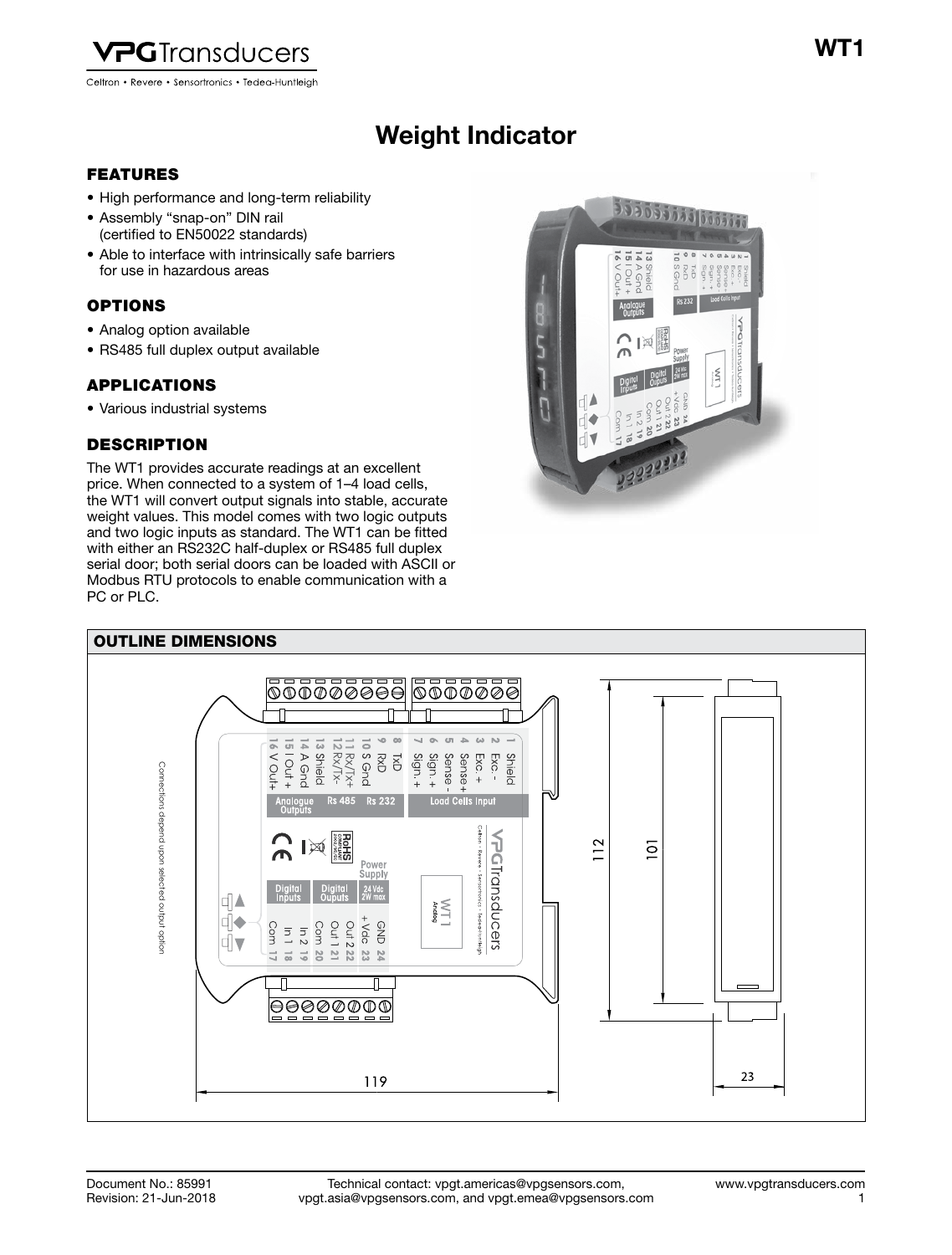WT1



# Weight Indicator



### SPECIFICATIONS

#### PERFORMANCE

Power Output 4 V

Measuring Range  $-4$  to  $+4$  mV/V

Input Sensitivity 0.02 V/division

Linearity <0.01% of full scale

Gain Drift <0.001% of full scale ˚C

D/A Convertor 24 bit

Maximum Load Cells 4 at 350 Ω

Internal Resolution 16,000,000 counts

Visible Resolution 60,000 counts (visible on net weight)

Divisions Value (Adjustable) 0.001 to 50

Filter (Adjustable) 0.2 to 25 Hz

#### ENVIRONMENTAL

Operating Temperature  $-10$  to  $+50$  °C

Storage Temperature  $-20$  to  $+60$  °C

### DISPLAY AND KEYBOARD

**Display** 5 digit, 7 segment, LED

Digit Height 7 mm

Keyboard 3 key mechanical keyboard

### ELECTRICAL

Voltage 24 ±10% VDC

**Wattage** 2 W

#### INPUT AND LOGICS

Logic Input 24 VCC (external voltage), 2 opto-isolated, PNP

Logic Output 2 solid state relays (maximum load 24 VDC/100 mA each)

2